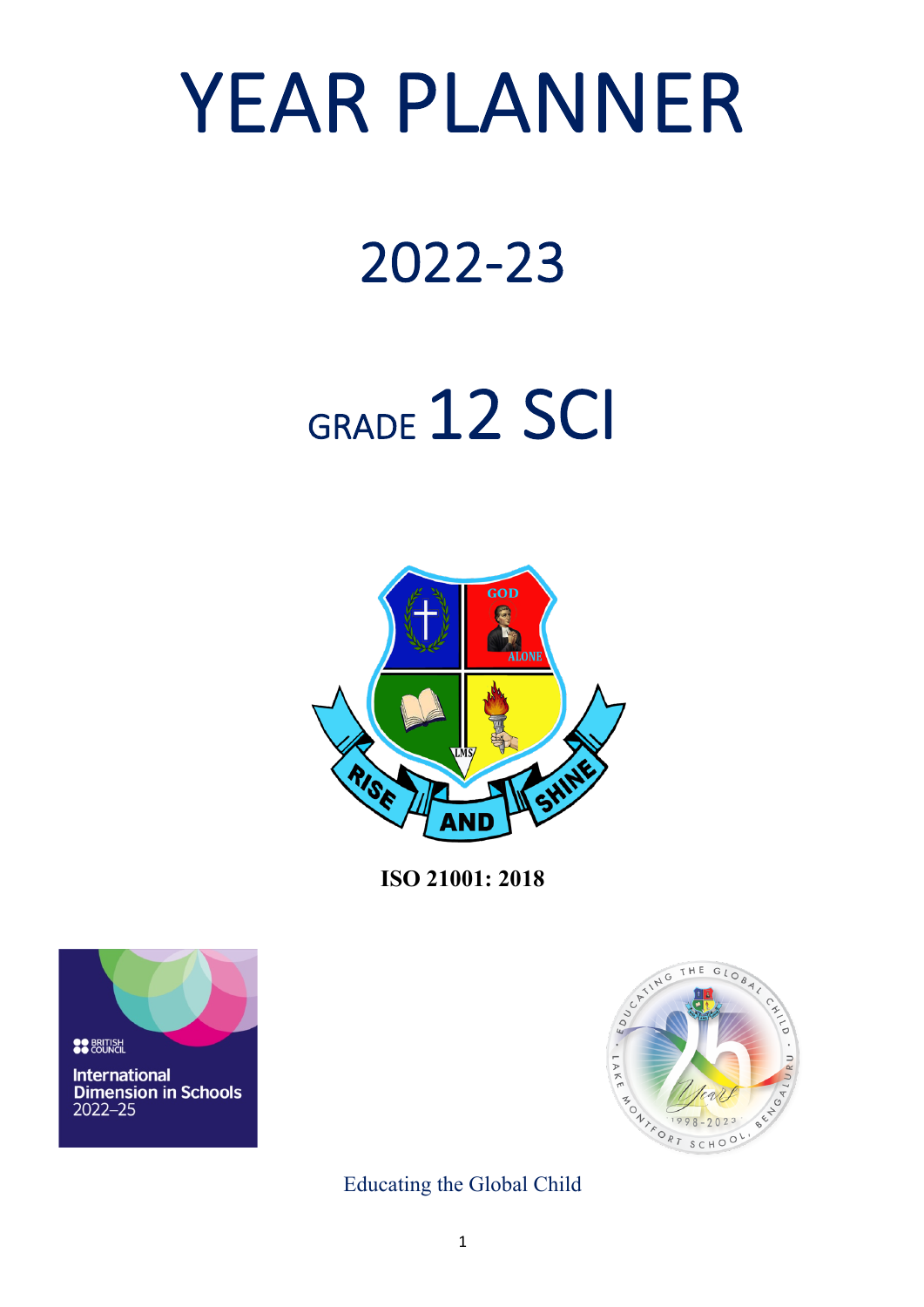#### **ENGLISH**

| <b>MONTH</b>     | <b>CHAPTER/CONTENT</b>                                                  | TEST/EXAM           | <b>TOPICS FOR SPEAKING &amp;</b><br><b>LISTENING SKILLS&amp;</b><br><b>ACTIVITIES</b><br>(LANGUAGES) |
|------------------|-------------------------------------------------------------------------|---------------------|------------------------------------------------------------------------------------------------------|
|                  | Flamingo: Chap: 1 and 2 (Prose and<br>Poem)                             |                     |                                                                                                      |
| <b>FEBRUARY</b>  | Vistas: Chap: 1                                                         |                     |                                                                                                      |
|                  | W. Skills: Notice Writing and Letter<br>Writing (Editor)                |                     |                                                                                                      |
|                  | Flamingo: Chap: 3 and 4 (Prose)                                         |                     |                                                                                                      |
|                  | Vistas: Chap: 2 and 3                                                   |                     |                                                                                                      |
| <b>MARCH</b>     | W. Skills: Poster Making and<br>Invitation Writing.                     |                     |                                                                                                      |
|                  | Comprehension.                                                          |                     |                                                                                                      |
| <b>APRIL</b>     | <b>REVISION</b>                                                         | Cycle Test-1        |                                                                                                      |
|                  | Flamingo: Chap:3 and 4 (Poem)                                           |                     |                                                                                                      |
| <b>JUNE</b>      | Vistas: Chap: 4                                                         |                     |                                                                                                      |
|                  | W. Skills: Advertisement and Letter<br><b>Writing (Job Application)</b> |                     |                                                                                                      |
|                  | Flamingo: Chap: 5 (Prose and poem)                                      | <b>Cycle Test-2</b> |                                                                                                      |
| <b>JULY</b>      | Vistas: Chap: 5                                                         |                     |                                                                                                      |
|                  | W. Skills: Speech Writing                                               |                     |                                                                                                      |
|                  | Comprehension.                                                          |                     |                                                                                                      |
|                  | Flamingo: Chap: 6 (Prose and Poem)                                      | <b>Cycle Test-3</b> | <b>ASL</b>                                                                                           |
| <b>AUGUST</b>    | Vistas: Chap: 6                                                         |                     |                                                                                                      |
|                  | <b>Writing Skills: Letter Writing</b><br>(Business or official letters) |                     |                                                                                                      |
|                  | Flamingo: Chap: 7 (Prose)                                               | <b>Cycle Test-4</b> |                                                                                                      |
| <b>SEPTEMBER</b> | Vistas: Chap: 7 and 8 (First part)                                      |                     |                                                                                                      |
|                  | Writing Skills: Article Writing.                                        |                     |                                                                                                      |
|                  | Comprehension.                                                          |                     |                                                                                                      |
|                  | Flamingo: Chap: 8 (Prose)                                               |                     |                                                                                                      |
| <b>OCTOBER</b>   | Vistas: Chap: 8 (Second part)                                           |                     |                                                                                                      |
|                  | Writing Skills: Debate Writing and<br><b>Report Writing</b>             |                     |                                                                                                      |
| <b>NOVEMBER</b>  | <b>REVISION</b>                                                         | <b>Cycle Test-5</b> | <b>ASL/PROJECT</b>                                                                                   |
| <b>DECEMBER</b>  | <b>REVISION</b>                                                         | <b>Cycle Test-6</b> |                                                                                                      |
| <b>JANUARY</b>   | <b>REVISION</b>                                                         | PREPARATORY EXAM    |                                                                                                      |
| <b>FEBRUARY</b>  | <b>REVISION</b>                                                         | PREPARATORY EXAM    |                                                                                                      |
| <b>MARCH</b>     | <b>FINAL EXAMINATION</b>                                                |                     |                                                                                                      |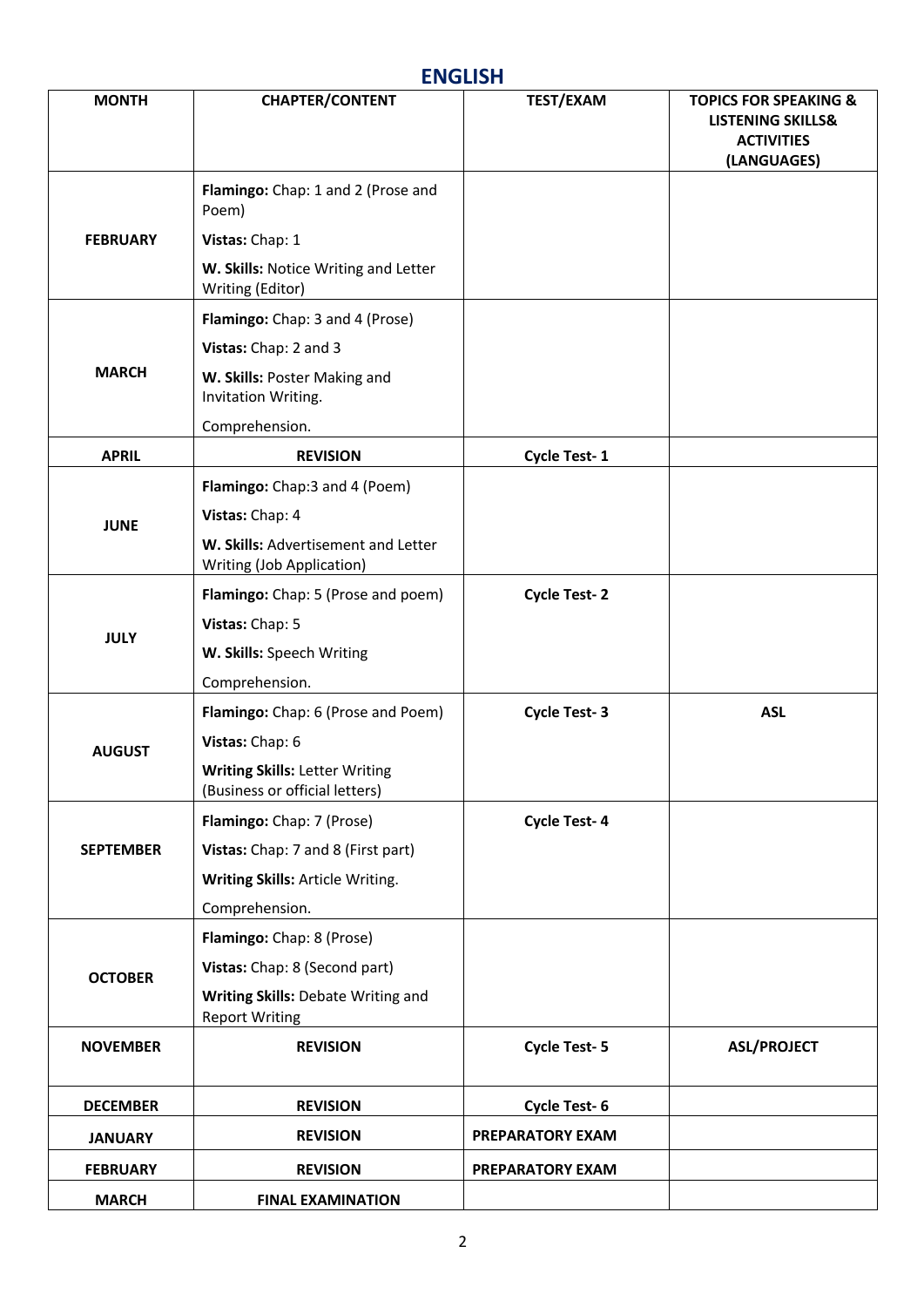#### **MATHEMATICS**

| <b>MONTH</b> | <b>CHAPTERS</b>                                                                                            | <b>TEST / EXAM</b>    | <b>EXPERIMENTS</b>                                                                                                                             |
|--------------|------------------------------------------------------------------------------------------------------------|-----------------------|------------------------------------------------------------------------------------------------------------------------------------------------|
| <b>FEB</b>   | SU: 01. Relations & Functions<br>GP: 05. Continuity & Differentiability<br>GP: 04. Determinants            |                       | 1. NOT ONE-ONE BUT ONTO<br><b>FUNCTION</b><br>5. LAGRANGE'S MEAN VALUE<br><b>THEOREM</b>                                                       |
| <b>MAR</b>   | GP: 03. Matrices<br>SU: 02. Inverse Trigonometric Functions                                                |                       | 2. ONE-ONE BUT NOT ONTO<br><b>FUNCTION</b><br>7. WORD PROBLEMS ON MAXIMA AND<br><b>MINIMA</b>                                                  |
| <b>APRIL</b> | SU: 06. Application of derivatives                                                                         | CYCLE TEST - 1        |                                                                                                                                                |
| <b>JUNE</b>  | SU: 12. Linear Programming<br>GP: 07. Integrals<br>SU: 10. Vector Algebra                                  |                       | 3. CONTINUITY AND DISCONTINUITY<br>OF A FUNCTION AT A POINT<br>4. ROLLE'S THEOREM<br>6. LOCAL MAXIMUM AND LOCAL<br>MINIMUM VALUES OF A MINIMUM |
| <b>JULY</b>  | GP: 07. Integrals (Contd.)<br>SU: 11. Three-Dimensional Geometry                                           | CYCLE TEST - 2        | 8. FINDING MAXIMA AND MINIMA<br>9. VERIFICATION OF MAXIMA AND<br><b>MINIMA</b><br>10. EQUATION OF PLANE IN NORMAL<br><b>FORM</b>               |
| <b>AUG</b>   | GP: 13. Probability<br>SU: 11. Three-Dimensional Geometry<br>(Contd.)<br>SU: 08. Applications of Integrals | <b>CYCLE TEST - 3</b> |                                                                                                                                                |
| SEP / OCT    | GP: 13. Probability (Contd.)<br>SU:09. Differential Equations                                              | <b>CYCLE TEST - 4</b> |                                                                                                                                                |
| <b>NOV</b>   | Revision                                                                                                   | CYCLE TEST - 5        |                                                                                                                                                |
| <b>DEC</b>   | Revision                                                                                                   | CYCLE TEST - 6        |                                                                                                                                                |
| JAN          | Revision                                                                                                   | PREPARATORY EXAM      |                                                                                                                                                |
| FEB          | Revision                                                                                                   | PREPARATORY EXAM      |                                                                                                                                                |
| <b>MAR</b>   | Annual Exam                                                                                                |                       |                                                                                                                                                |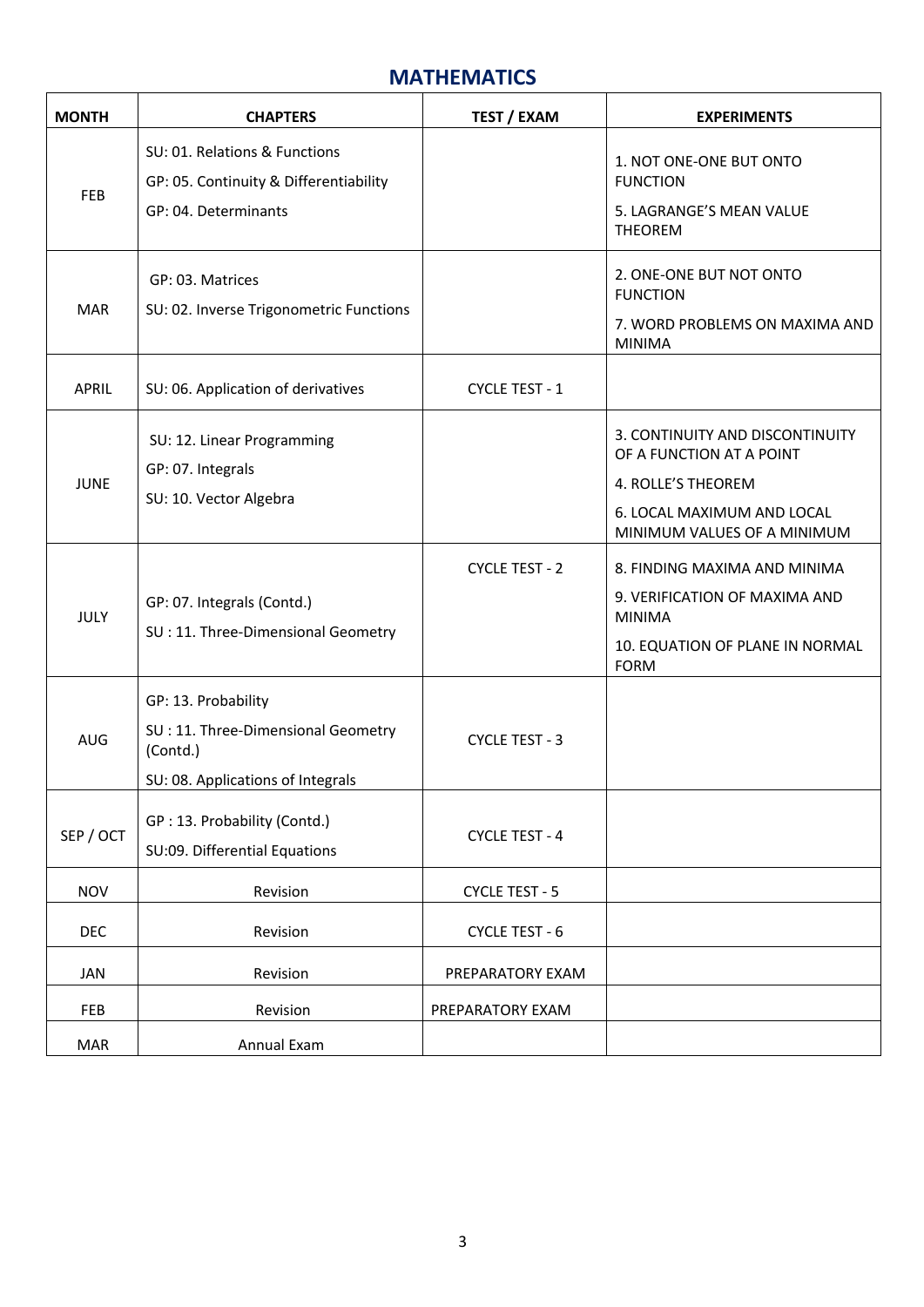#### **PHYSICS**

| <b>MONTH</b>     | <b>CHAPTER / CONTENT</b>                                                         | <b>TEST / EXAM</b>                                     |
|------------------|----------------------------------------------------------------------------------|--------------------------------------------------------|
| <b>FEBRUARY</b>  | Ch.1 Electric Charges and Fields<br>Ch.2 Electrostatic Potential and Capacitance |                                                        |
| <b>MARCH</b>     | Ch.2 (contd.)<br>Ch.3 Current Electricity                                        |                                                        |
| <b>APRIL</b>     | Ch.3 (contd.)<br>Ch. 4 Moving Charges and Magnetism                              | <b>CYCLE TEST - 1</b><br>PORTION: Feb-March            |
| <b>JUNE</b>      | Ch. 4 (contd.)<br>Ch. 5 Magnetism and Matter                                     |                                                        |
| <b>JULY</b>      | Ch. 6 Electromagnetic Induction<br>Ch. 7Alternating Current                      | <b>CYCLE TEST-2</b><br>PORTION : Feb - July            |
| <b>AUGUST</b>    | Ch. 9 Ray Optics and Optical Instuments<br>Ch. 10 Wave Optics                    | <b>CYCLE TEST-3</b><br>PORTION : Feb - August          |
| <b>SEPTEMBER</b> | Ch. 11 Dual Nature of Radiation and Matter<br>Ch. 12 Atoms                       | <b>CYCLE TEST-4</b><br>PORTION : Feb - September       |
| <b>OCTOBER</b>   | Ch. 13 Nuclei<br>Ch. 14 Semiconductor Electronics                                |                                                        |
| <b>NOVEMBER</b>  | Ch. 8 Electromagnetic Waves                                                      | <b>CYCLE TEST -5</b><br><b>PORTION: Feb - October</b>  |
| <b>DECEMBER</b>  | <b>REVISION</b>                                                                  | <b>CYCLE TEST -6</b><br><b>PORTION: Full Syllabyus</b> |
| <b>JANUARY</b>   | <b>REVISION</b>                                                                  | AISSCE PRACTICAL EXAMINATION                           |
| <b>FEBRUARY</b>  | <b>REVISION</b>                                                                  | PREPERATORY<br><b>PORTION: Full Syllabyus</b>          |
| <b>MARCH</b>     | <b>BOARD EXAMINATION</b>                                                         |                                                        |

#### **CHEMISTRY**

| <b>MONTH</b> | <b>CHAPTER / CONTENT</b>                                    | <b>TEST / EXAM</b>                              |
|--------------|-------------------------------------------------------------|-------------------------------------------------|
| <b>FEB</b>   | Ch: 10 Halo alkanes and haloarenes                          |                                                 |
| <b>MAR</b>   | Ch: 11 Alcohols, Phenols and Ethers                         |                                                 |
| <b>APR</b>   | Ch: 14 Biomolecules                                         | <b>CYCLE TEST-1</b><br>PORTION: Feb - March     |
| <b>JUNE</b>  | Ch: 2 Solutions                                             |                                                 |
| <b>JULY</b>  | Ch: 4 Chemical Kinetics                                     | <b>CYCLE TEST -2</b><br>PORTION: Feb - July     |
| <b>AUG</b>   | Ch: 9 Coordination compounds                                | <b>CYCLE TEST -3</b><br>PORTION: Feb - August   |
| <b>SEP</b>   | Ch: 8 The d and f-block elements<br>Ch: 3 Electro chemistry | <b>CYCLE TEST-4</b><br>PORTION: Feb - September |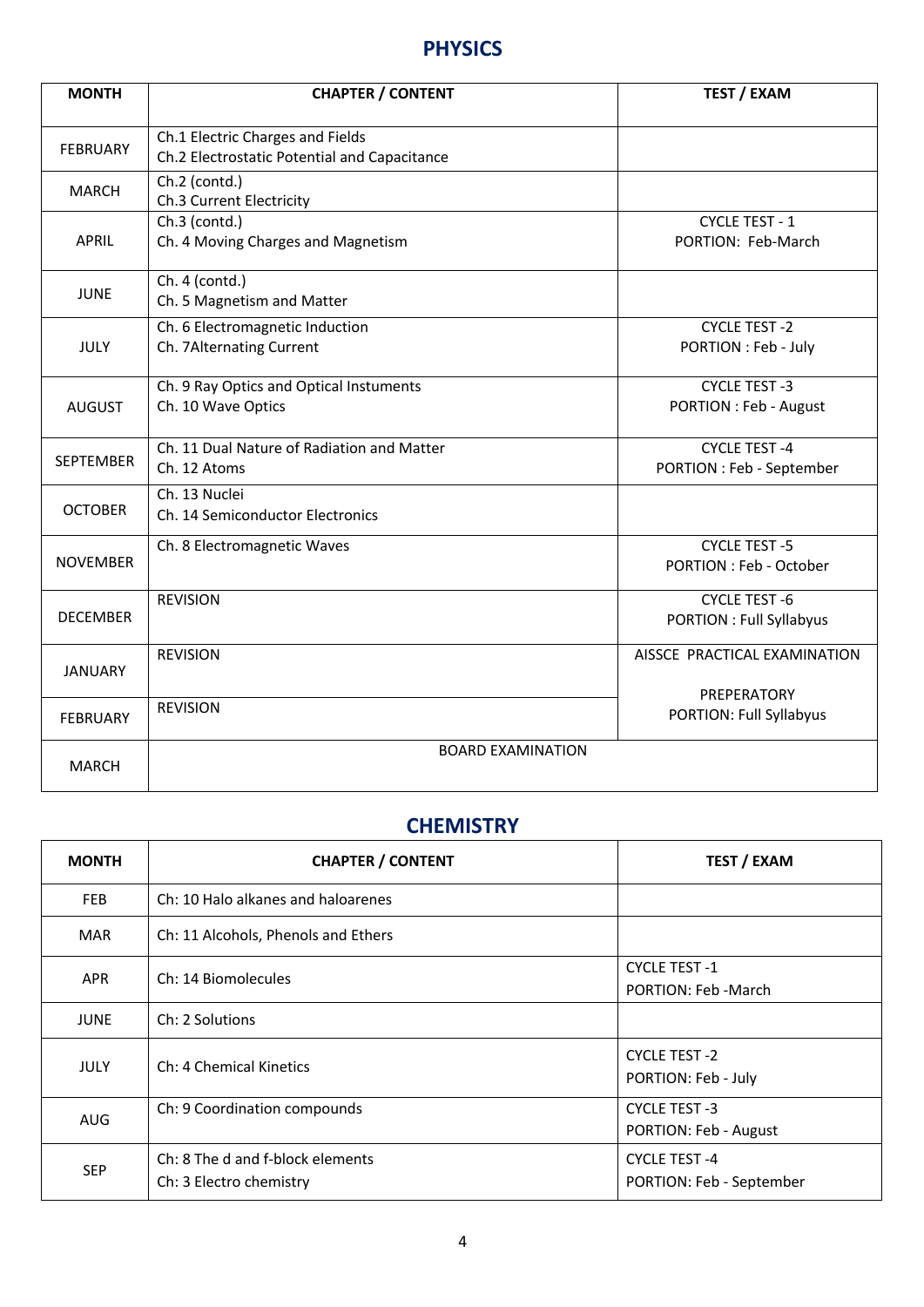| <b>OCT</b> | Ch: 12 Aldehydes, Ketones and Carboxylic acid |                                                       |
|------------|-----------------------------------------------|-------------------------------------------------------|
| <b>NOV</b> | Ch: 13 Amines                                 | <b>CYCLE TEST -5</b><br><b>PORTION: Full Syllabus</b> |
| <b>DEC</b> | Revision                                      | CYCLE TEST -6<br><b>PORTION: Full Syllabus</b>        |
| JAN        | Revision                                      | <b>AISSCE Practical's Exam</b>                        |
| <b>FEB</b> | Revision                                      | PRE-BOARD EXAM<br>PORTION: Full portions.             |
| <b>MAR</b> | Revision                                      | <b>ANNUAL EXAMINATION</b><br>PORTION: Full portions.  |

#### **COMPUTER SCIENCE**

| <b>MONTH</b>     | <b>CHAPTER / CONTENT</b>                                                                                       | <b>TEST / EXAM</b>                                                        |
|------------------|----------------------------------------------------------------------------------------------------------------|---------------------------------------------------------------------------|
| <b>FEBRUARY</b>  | Ch.1 Python Revision Tour - I<br>Ch.2 Python Revision Tour - II                                                |                                                                           |
| <b>MARCH</b>     | Ch.3: Working with functions                                                                                   |                                                                           |
| <b>APRIL</b>     | Ch.5: File Handling                                                                                            | CYCLE TEST - 1<br>PORTION: $Ch - 1,2,3$                                   |
| <b>JUNE</b>      | Ch.8: Data Structures (Lists as covered in class XI)<br>Ch.9: Data Structures (Stack - Push & Pop using lists) |                                                                           |
| JULY             | Ch.10: Communication and Network Concepts<br>Ch. 11: Relational Databases                                      | <b>CYCLE TEST -2</b><br>PORTION: Ch - 1,2,3,5,8,9                         |
| <b>AUGUST</b>    | Ch.12: Simple Queries in SQL<br>Ch.13: Table creation and data manipulation commands                           | <b>CYCLE TEST - 3</b><br>PORTION: Ch - 1,2,3,5,8,9,10                     |
| <b>SEPTEMBER</b> | Ch.14: Grouping Records, Joins in SQL                                                                          | <b>CYCLE TEST - 4</b><br>PORTION: Ch-<br>1, 2, 3, 5, 8, 9, 10, 11, 12, 13 |
| <b>OCTOBER</b>   | Ch.15: Interface Python with MySQL                                                                             |                                                                           |
| <b>NOVEMBER</b>  | Ch.4: Using Python Libraries                                                                                   | <b>CYCLE TEST - 5</b><br><b>PORTION: Full Portions</b>                    |
| <b>DECEMBER</b>  | <b>REVISION</b>                                                                                                | <b>CYCLE TEST - 6</b><br>PORTION: Full portions.                          |
| <b>JANUARY</b>   | <b>REVISION</b><br>PRACTICALS & VIVA                                                                           | AISSCE 2023 PRACTICAL<br><b>EXAMINATION</b>                               |
| <b>FEBRUARY</b>  | <b>REVISION</b>                                                                                                | 2 <sup>nd</sup> PRE BOARD EXAM<br>PORTION: Full portions.                 |
| <b>MARCH</b>     | <b>REVISION</b>                                                                                                | <b>ANNUAL EXAMINATION</b><br>PORTION : Full portions.                     |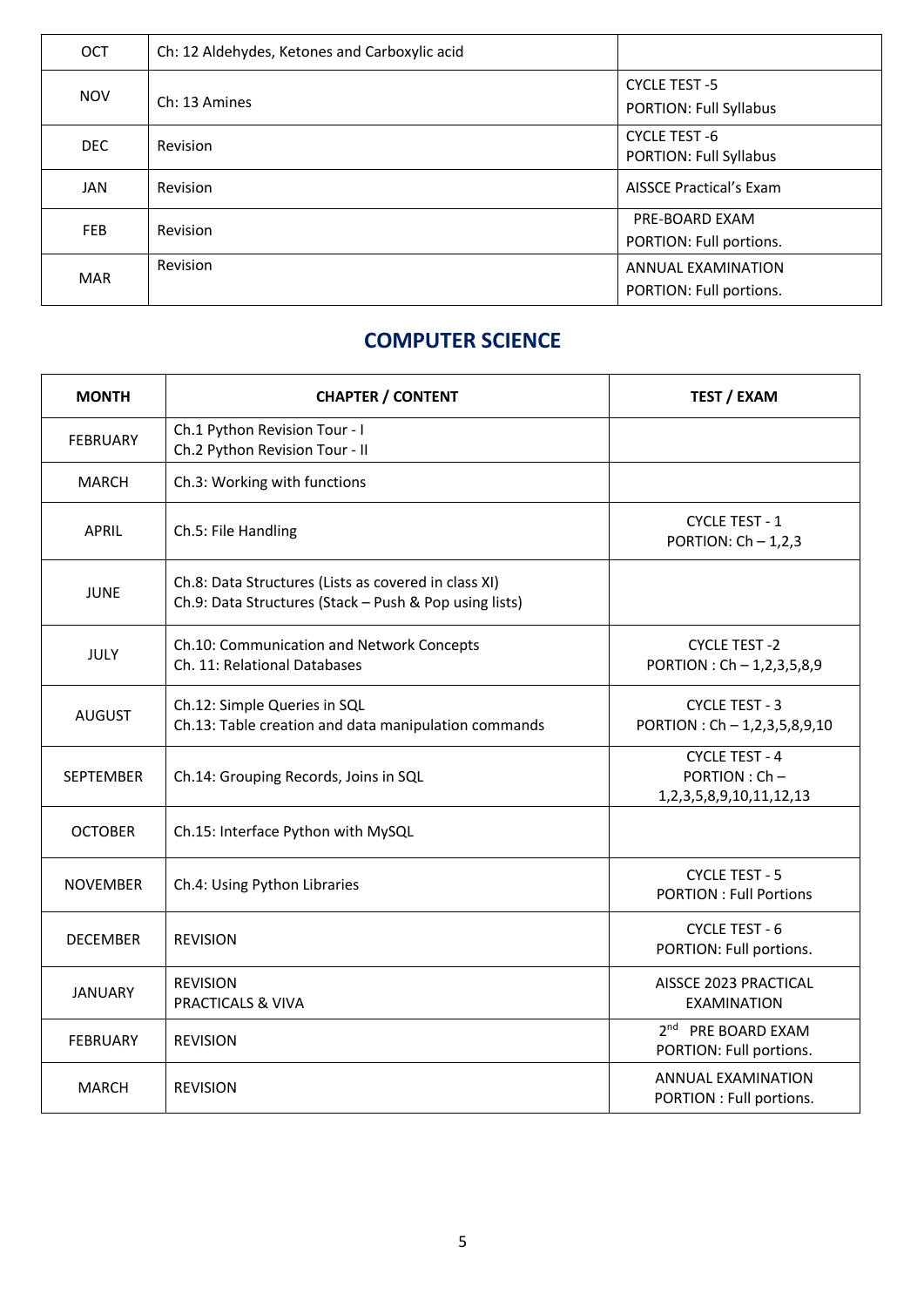#### **BIOLOGY**

| <b>MONTH</b>     | <b>CHAPTER / CONTENT</b>                                                                                                          | <b>TEST / EXAM</b>                                                                  |
|------------------|-----------------------------------------------------------------------------------------------------------------------------------|-------------------------------------------------------------------------------------|
| <b>FEBRUARY</b>  | Chapter $-1$ Reproduction in organisms                                                                                            |                                                                                     |
| <b>MARCH</b>     | Chapter - 2 Sexual Reproduction in Flowering plants<br>Chapter - 3 Human Reproduction                                             |                                                                                     |
| <b>APRIL</b>     | Chapter - 4 Reproductive health                                                                                                   | Cycle Test - 1<br>Portion: Chapter 1,2,3,4                                          |
| <b>JUNE</b>      | Chapter - 5 Heredity and Variation<br>Chapter - 6 Molecular basis of inheritance                                                  |                                                                                     |
| <b>JULY</b>      | Chapter - 8 Human health and disease<br>Chapter - 10 Microbes in Human welfare                                                    | <b>CYCLE TEST -2</b><br>PORTION : Chapter- 1to 6                                    |
| <b>AUGUST</b>    | Chapter - 11 Principles and Processes of Biotechnology<br>Chapter - 12 Applications of biotechnology in health and<br>agriculture | <b>CYCLE TEST -3</b><br>PORTION : Chapter - 1to 6, 8 & 10                           |
| <b>SFPTFMBFR</b> | Chapter - 13 Organisms and Environment<br>Chapter - 15 Biodiversity and its conservation                                          | <b>CYCLE TEST-4</b><br>PORTION : Chapter - 1to 6, , 10, 11<br>& 12                  |
| <b>OCTOBER</b>   | Chapter-7 Evolution<br>Chapter-14: Ecosystem                                                                                      |                                                                                     |
| <b>NOVEMBER</b>  | Chapter - 16 Environmental issues (Deleted in 2021-22)                                                                            | <b>CYCLE TEST -5</b><br>PORTION : Chapter - 1to 6,<br>8, 10, 11, 12, 13, 15, 7 & 14 |
| <b>DECEMBER</b>  | <b>REVISION</b>                                                                                                                   | <b>CYCLE TEST -6</b><br><b>PORTION : Full Portion</b>                               |
| <b>JANUARY</b>   | <b>Board Practicals</b>                                                                                                           | <b>PORTION : Full Portion</b>                                                       |
| <b>FEBRUARY</b>  | PREBOARD EXAM                                                                                                                     |                                                                                     |
| <b>MARCH</b>     | Board Exam                                                                                                                        |                                                                                     |

#### **PHYSICAL EDUCATION**

| <b>MONTH</b>  | <b>CHAPTER / CONTENT</b>                                                                                                                                                                                                                                          | <b>TEST / EXAM</b>                |
|---------------|-------------------------------------------------------------------------------------------------------------------------------------------------------------------------------------------------------------------------------------------------------------------|-----------------------------------|
| <b>JUNE</b>   | Stand - 1 GAMES/SPORTS<br>Football - Dribbling skills.Inside,outside,instep dribbling.<br>Basketball - Passing skills chest, overhead, bounce pass.<br>Athletics - Long jump runway marking.<br>Stand - 2 YOGA Suryanamaskar<br><b>BMI Calculation</b><br>Mass PT | Skills test                       |
| <b>JULY</b>   | Stand - 1 GAMES/SPORTS<br>Football - Passing skills, Push pass.<br>Basketball - Dribbling skills low dribbling.<br>Athletic - Long jump (cycling method)<br>Stand - 2 YOGA Suryanamaskar<br>Partial curl-up, flexed/bend arm hang.<br>Mass PT                     | Muscular endurance test           |
| <b>AUGUST</b> | Stand - 1 GAMES/SPORTS<br>Football - Passing skills, long pass.<br>Basketball - Dribbling skills high dribbling.<br>Athletic - track and field marking.<br>Stand $-2$ YOGA                                                                                        | Flexibility and endurance<br>test |